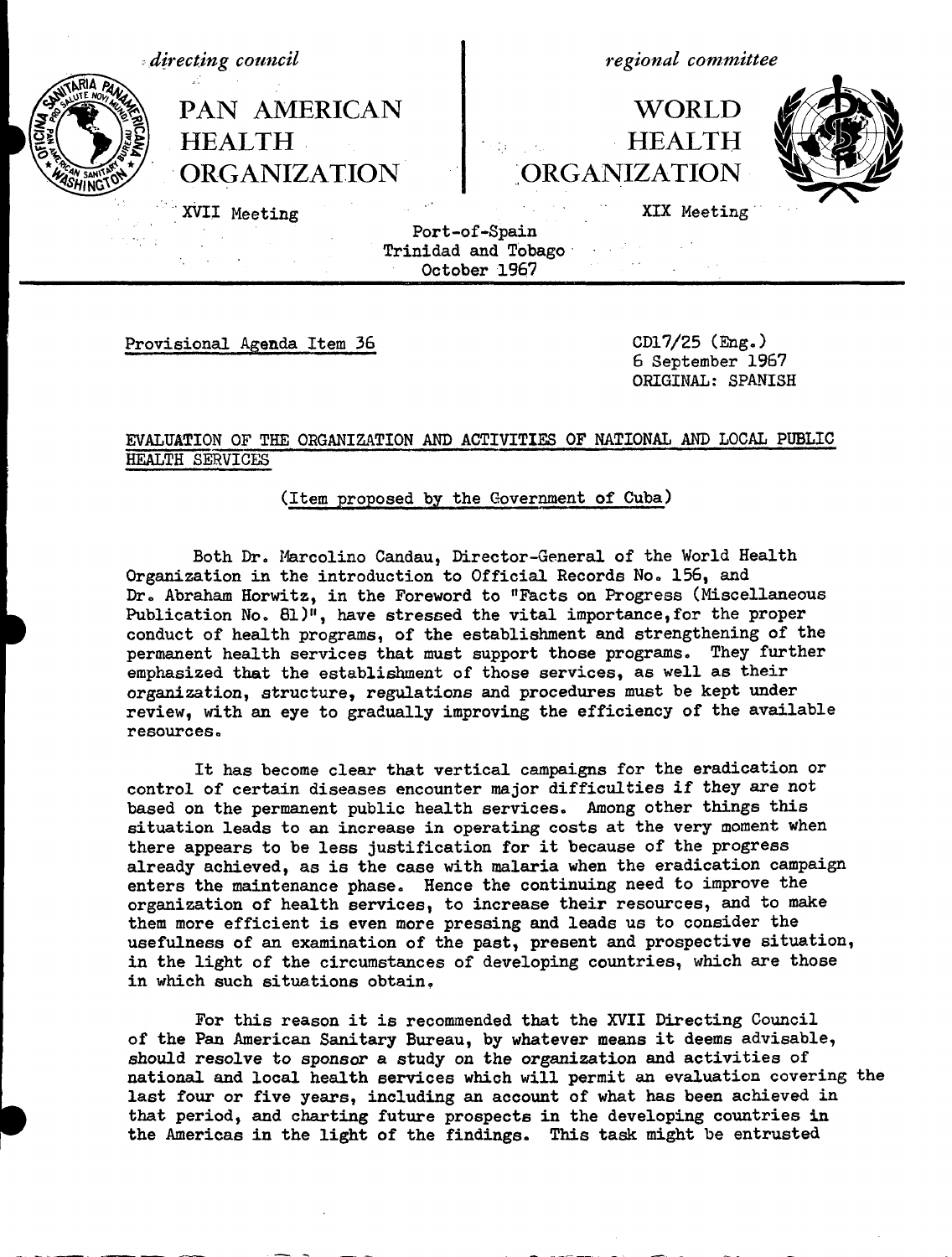CD17/25 (Eng.) Page 2

. . .~~~~~~~~

to a study group which, armed with the information available to the Bureau and other information they would obtain from member states, should prepare a report to be submitted to the XVIII Directing Council. That report would serve as a guide for the countries as far as the present and future situation in this field is concerned and would make it possible to introduce changes into the pace of development if it were not fast enough and to seek greater support from the leaders of the various countries.